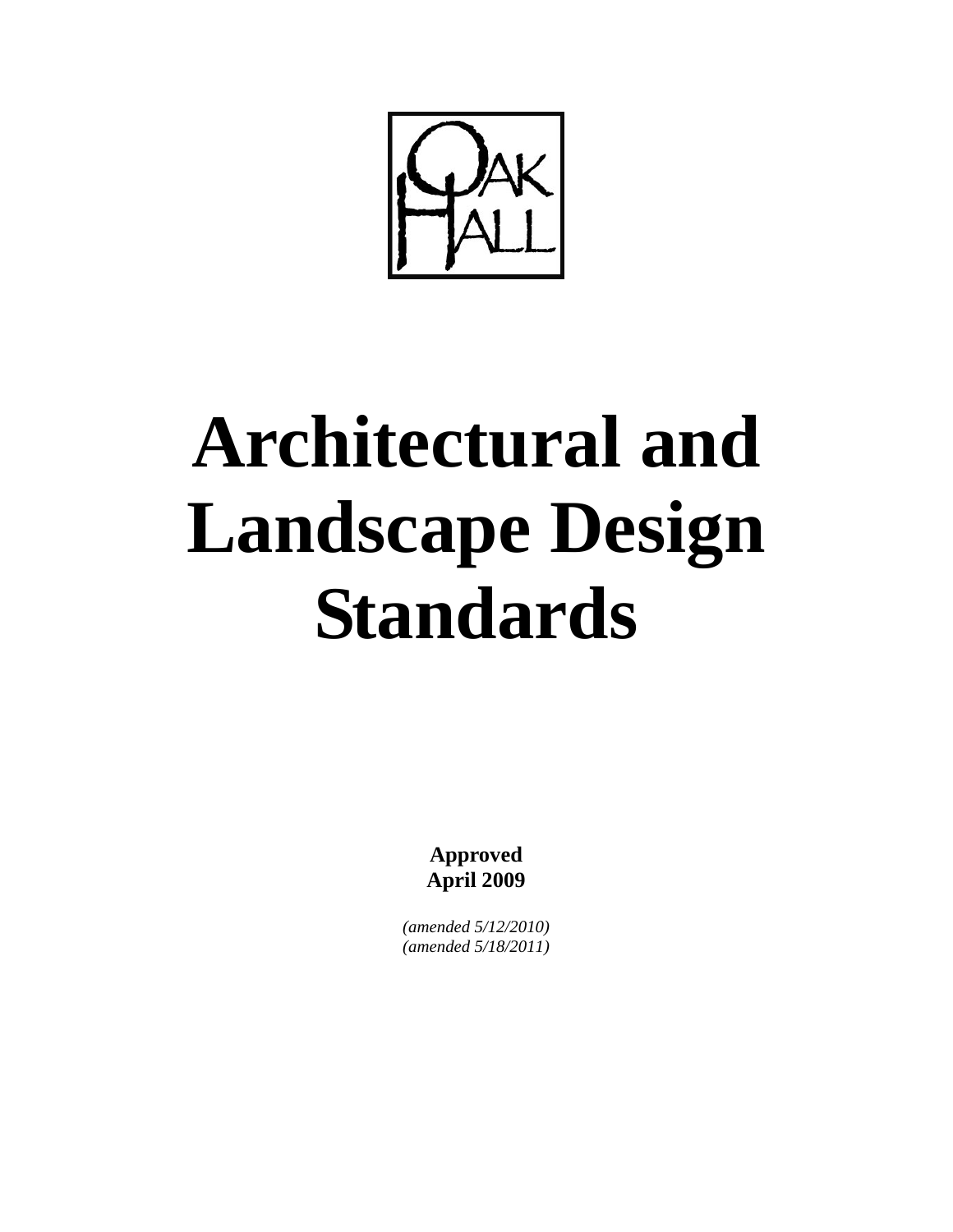### *General Provisions*

- 1. **Overview.** The Architectural and Landscape Design Standards ("Standards") are to be used in conjunction with Article VI of the Declaration of Covenants, Conditions and Restrictions for Oak Hall, which specifically provides for an Architectural Review Board ("ARB") to regulate the external design, appearance, use, location and maintenance of homeowner property and improvements thereon. The purpose of these Standards is to preserve and enhance home values and to maintain a harmonious relationship among structures, improvements, and the natural vegetation and topography. These Standards do not provide an exhaustive list of exterior modifications which are prohibited or which require approval by the ARB.
- 2. **Application Procedures.** Any homeowner planning an exterior modification, excluding those modifications set forth in Paragraph 10 of the General Provisions, is required to submit an application to the ARB prior to beginning such exterior modification. The homeowner must contact the property management company under contract with the Oak Hall Homeowners Association ("HOA") to obtain the necessary paperwork **prior to** beginning the project. The information is also available on the neighborhood website at oakhallfishers.com. Once the application is submitted, the ARB will review the proposed exterior modification.
- 3. **Review.** To avoid delay in the ARB's review process, homeowners are to provide with the application any and all relevant information, including any applicable drawings or other descriptions, for the exterior modification, including, but not limited to, dimensions, color, location, photographs, and a product material list. The application will be received by the property management company who performs the initial review prior to passing it along to the ARB for final review. Once the application is reviewed by the ARB, the approval or denial, and any qualifications thereto, will be submitted to the property management company, who will then issue a prompt response to the homeowner. The ARB shall apply the following Standards in a fair, uniform and reasonable manner consistent with the discretion inherent in the design review process. In the event an application is denied, the ARB will provide specific reasons for the disapproval and may suggest modifications that would render the application acceptable. These Standards are *guidelines* to be used by the ARB in the review of these applications. Each application is reviewed by the ARB on an individual basis. As such, the final decision of the ARB will consider these Standards, each application, and the overall impact on the community. Please allow approximately ten (10) working days for approval. No installation or construction is to commence without approval from the ARB.
- 4. **Exercise of Discretion.** Under Article VI of the Declaration of Covenants, Conditions and Restrictions, the ARB is entitled to exercise discretion in the performance of their duties.
- 5. **No Waiver.** The lack of enforcement as to a particular homeowner(s) or a particular issue(s) under these Standards does not constitute a waiver by the ARB.
- 6. **Recourse Against Homeowner.** Where a homeowner does not follow these Standards for external modifications, any such external modification may be subject to retroactive approval and/or denial by the ARB.
- 7. **Fees.** The ARB reserves the right to establish and collect fees for the review of applications. Review fees, if any, will be indicated through notice to the applicants.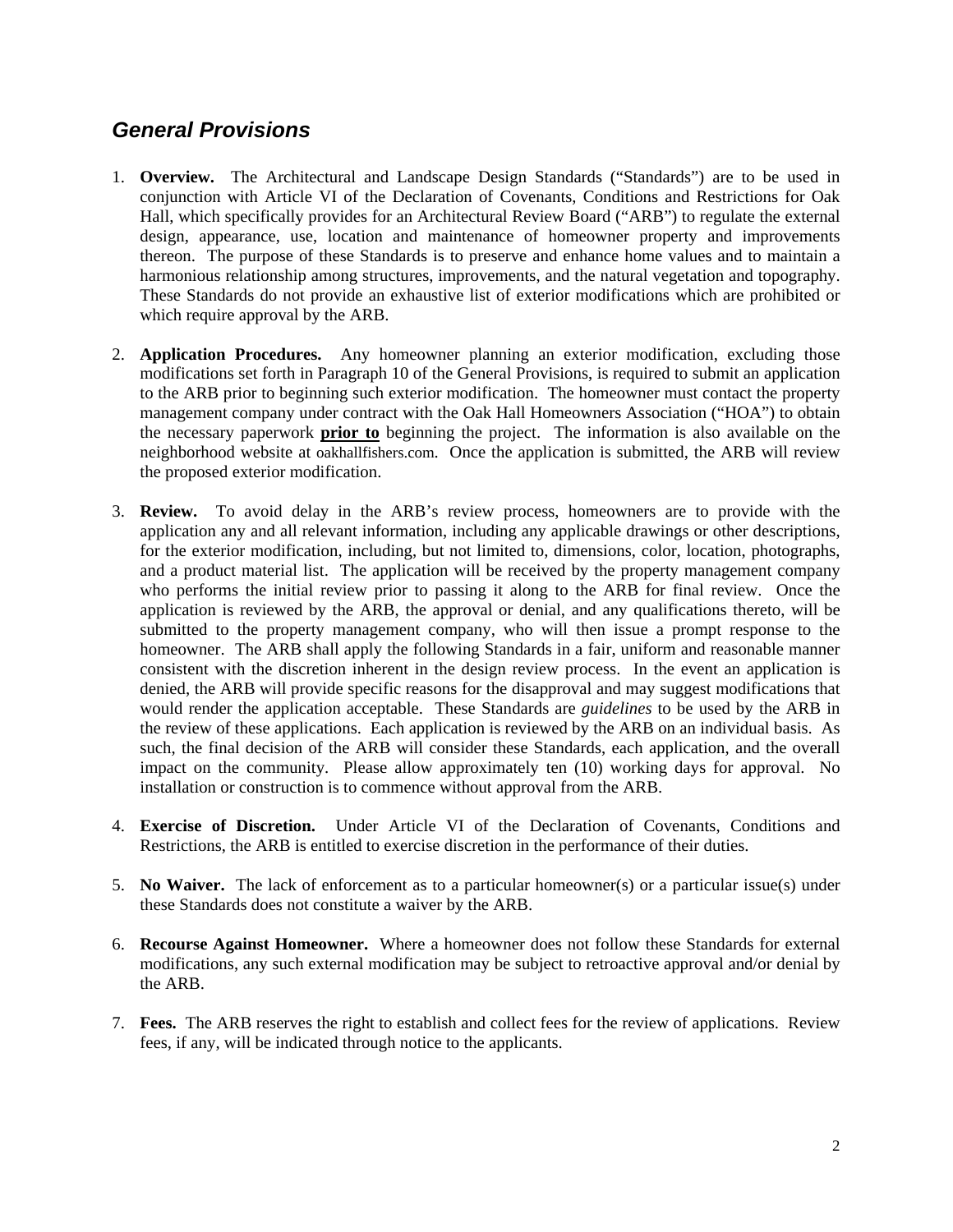- 8. **Conflict.** Any conflict or ambiguity arising from the application of these Standards and the requirements of the Declaration of Covenants, Conditions and Restrictions for Oak Hall shall be resolved in favor of the application of the Declaration of Covenants, Conditions and Restrictions.
- 9. **Severability.** No declaration of a court of competent jurisdiction of the invalidity of any single regulation or part thereof contained in these Standards shall invalidate any other portion of these Standards.
- 10. **Changes That Do Not Require Approval.** The ARB has adopted a policy that some exterior modifications will not require approval. They include:
	- a. Flower boxes;
	- b. Portable or inflatable wading pools without filters, up to two feet in height, and located in back yards (such pools are to be removed seasonally);
	- c. Repainting with colors identical to the existing colors;
	- d. Gutters in materials and color consistent with the color of the house;
	- e. Removal of dead trees and replacement with new trees (street trees must be replaced by trees of the same type);
	- f. Planting of shrubs, perennials and annuals in approved landscaping beds.

Although the above exterior modifications do not require approval by the ARB, they remain subject to the requirements of Paragraph 22 of the Standards pertaining to the Maintenance of Property.

- 11. **Prohibited Changes.** In addition to the prohibited changes set forth in Article X of the Declaration of Covenants, Conditions and Restrictions, the following changes are also prohibited:
	- a. Clotheslines;
	- b. TV or Radio Antennae;
	- c. Basketball courts;
	- d. Bug zappers;
	- e. Individual air conditioning units extending from windows;
	- f. Free-standing swings on front porches; and
	- g. Modifications that obstruct visibility at intersections.

For further reference of the prohibited changes, see Article X, Sections 1 through 27 of the Declaration of Covenants, Conditions and Restrictions.

12. **Appeals.** Any decision of the ARB may be appealed to the HOA Board of Directors, which may reverse or modify such a decision by a two-thirds (2/3) vote of the Directors then serving.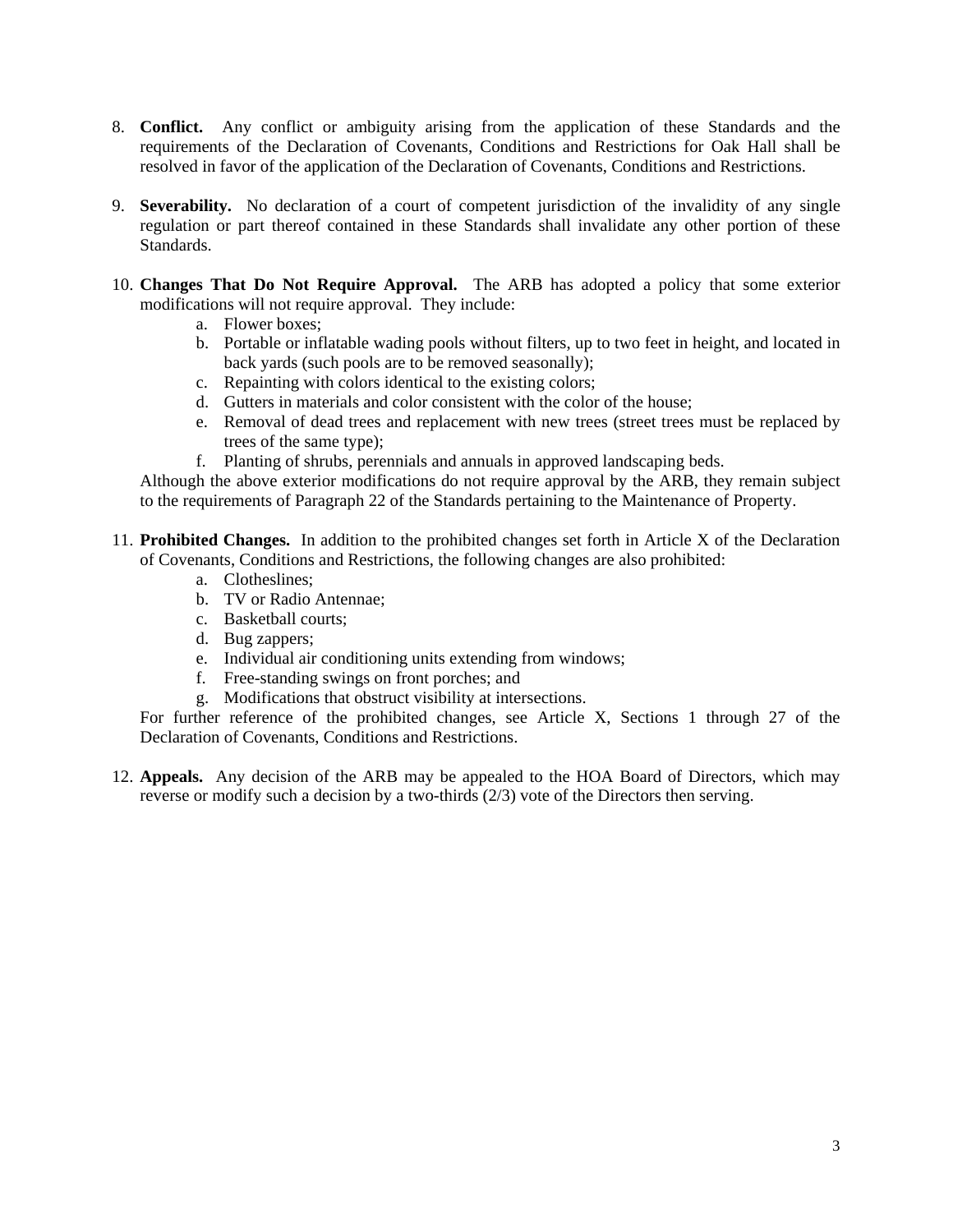## *Architectural and Landscape Design Standards*

#### 1. **Arbors, Pergolas**

- a. No installation or construction of the same shall begin or occur without express written approval by the ARB.
- b. An arbor should be a continuation or complement of the architectural style of the house in design, color and materials. Design, color and materials that are not part of or do not complement the house should not be introduced.
- c. Color must be white or shades thereof, solid earth tones, stained or natural.
- d. Overall height is limited to nine (9) feet. *(amended 5/18/2011)*
- e. Overall area is limited to a maximum of two hundred (200) square feet. *(amended 5/18/2011)*
- f. Locations are limited to within the side or rear yard and located within the building setback lines. For waterfront lots, the structure cannot hinder the peripheral view of adjacent neighbors.

#### 2. **Awnings**

- a. No installation or construction of the same shall begin or occur without express written approval by the ARB.
- b. In general, exterior awnings will be prohibited unless demonstrated to be clearly compatible with the architectural design and qualities of the home and screened from the view of adjoining neighbors.
- c. If approved, awnings must meet the following criteria:
	- i. They should be of a plain design without decorative features, such as scallops, fringes, etc.
	- ii. Colors shall be compatible with the color scheme of the house.
	- iii. Awnings should be consistent with the visual scale of the house to which it is attached.
	- iv. Pipe frames or structural supports for canvas awnings (or similar material) should be painted to match the trim or dominate color of the house.
	- v. No awnings shall be installed to the front of any house.

#### 3. **Basketball Goals**

- a. No installation or construction of the same shall begin or occur without express written approval by the ARB.
- b. Basketball goals will be allowed on front and side load driveways (lot widths eighty feet or greater).
- c. No backboard shall be attached to the primary residence.
- d. Permanent backboards must be of a translucent material such as Lexan and attached to a black pole or similar type of post. All posts must be installed in concrete.
- e. Portable goals must have translucent backboards and their bases must be weighted and secure. A portable goal must be kept in homeowner's driveway.
- f. Permanent or portable goals should not obstruct neighbor's view.
- g. For basketball goal-mounted lighting fixtures, refer to Paragraph 20 "Lighting, Outdoor."

#### 4. **Birdhouses (Pole-mounted)**

- a. No installation or construction of the same shall begin or occur without express written approval by the ARB.
- b. Generally, requests for pole-mounted birdhouses will be approved subject to the following criteria:
	- i. All pole-mounted birdhouses shall be located in the rear yard of a residence secured firmly into the ground in a location approved by the ARB prior to installation. The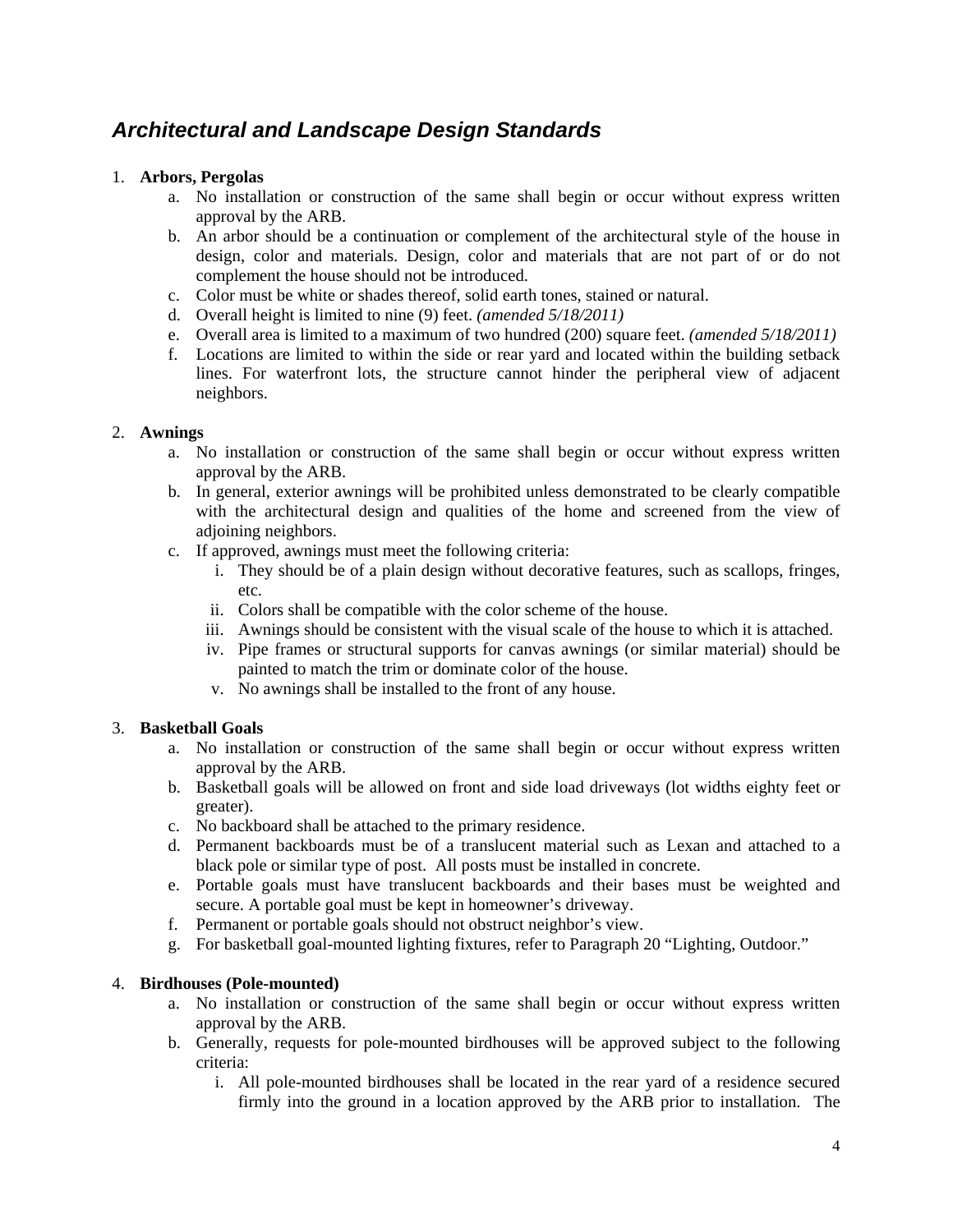height of pole-mounted birdhouses is subject to ARB approval.

- ii. Quality materials shall be utilized in the construction of the birdhouse.
- iii. Colors must coordinate with those of the homeowner's house and be approved by ARB.

#### 5. **Decks**

- a. No installation or construction of the same shall begin or occur without express written approval by the ARB, other than those constructed by the builder. Approval by the ARB does not exempt the homeowner from obtaining any and all necessary permits.
- b. Homeowners are advised to consider the following factors:
	- i. Decks are to be located in rear yards only.
	- ii. Decks, particularly elevated decks, should be of a scale and style compatible with the home to which it is attached, adjacent homes, and the environmental surroundings. Railing on the deck shall not exceed four feet in height.
	- iii. All decks, including their rails, landings and supporting posts, must be constructed only of cedar, redwood, pressure treated lumber, or Trex type material. Any siding attached to the deck must match the siding of the house to which the deck is attached. Wooden portions of the deck may not be painted. They may be stained or otherwise treated only with a transparent stain or preservative that allows the original wood grain to remain visible and that does not change its color to other than that of the types of wood cited.
	- iv. No under deck storage allowed.

#### 6. **Dog Houses**

- a. No installation or construction of the same shall begin or occur without express written approval by the ARB.
- b. Any doghouse is to be limited to four feet in overall height and is to be constructed of material similar to and/or consistent with the main house.
- c. No dog house or dog pen may be made of metal or wire.

#### 7. **Dog Runs**

- a. No installation or construction of the same shall begin or occur without express written approval by the ARB.
- b. Any dog run is to be limited to six feet in overall height and must not be visible from any public street.
- c. No dog run may be made of metal or wire.

#### 8. **Exterior Air Conditioners**

No exterior air conditioning unit or heat pump may be relocated or added without express written approval by the ARB and may only be relocated or added if there is no adverse visual impact to adjoining properties.

#### 9. **Exterior Decorative Objects**

- a. *Permanent Exterior Objects*. No permanent exterior decorative object shall be permitted without express written approval of the ARB.
- b. *Temporary Exterior Objects*. Any exterior decorative object which is not permanently affixed to the home or property may be subject to ARB review. Such temporary exterior decorative objects must be in accordance with these Standards and will be evaluated in terms of their general appropriateness, size, location, compatibility with architectural and environmental design qualities and visual impact on the neighborhood and the surrounding area.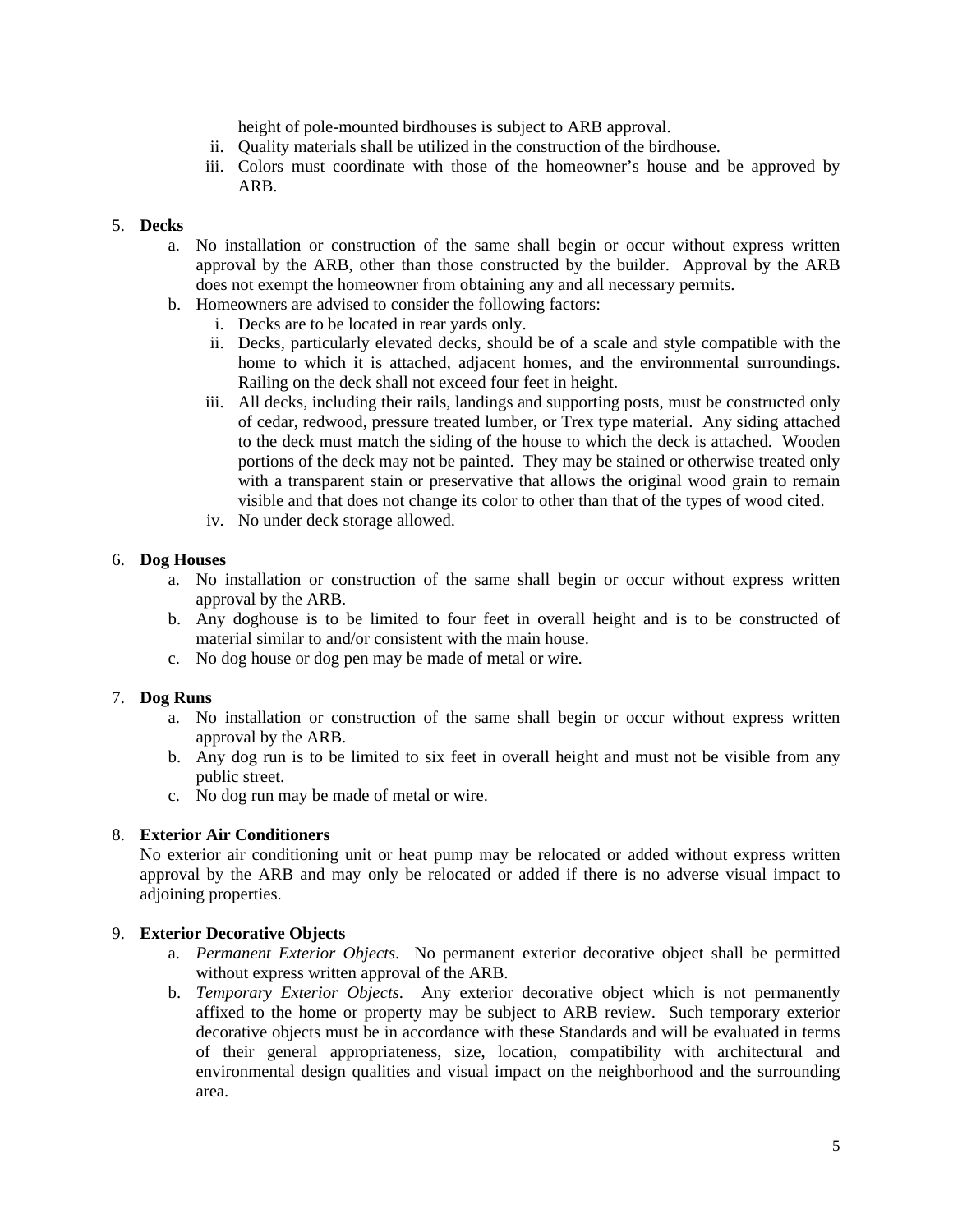i. Holiday lighting and decorations must be removed within two (2) weeks after the holiday, weather permitting.

#### 10. **Exterior Painting**

- a. No exterior painting, other than the repainting with colors identical to the existing colors, shall be permitted without express written approval of the ARB.
- b. Applications are not required for any repainting or re-staining that does not change a home's original colors. However, owners must obtain approval prior to changing the color of any externally visible portion of any unit, including, but not limited to, the siding, doors, shutters, trim, or roofing. The ARB's decision on each application will be based on judgment as to whether the proposed change would be noticeably inconsistent or visually incompatible with the surrounding neighborhood.

#### 11. **Fences**

- a. No installation or construction of the same shall begin or occur without express written approval by the ARB. In approving or denying a fence request, the ARB may consider any other fence on an adjacent property for purposes of maintaining neighborhood continuity and overall harmony.
- b. No fence regardless of material shall be more than six (6) feet in height. Where a fence is constructed on a lot abutting a pond, such fence cannot exceed four (4) feet in height beyond a point fifteen (15) feet from the home constructed on said lot, except by special permission granted by the HOA Board of Directors.
- c. Layout Requirements
	- i. No fencing will be allowed in the front setback line of the house. With respect to corner lots, this includes the side yard facing the side street of the residence.
	- ii. Fencing may not encroach closer than seven and one half  $(7\frac{1}{2})$  feet to the property line within drainage, utility, and landscape easements. Items placed within easements are placed at risk. Should the utilities need to be accessed, removal and/or replacement of items will occur at the homeowner's expense.
- d. Approved Construction Techniques
	- i. All fencing shall be constructed of quality materials, such as treated lumber, cedar, tubular steel, vinyl coated, etc.
	- ii. All fencing shall be properly braced and all posts shall be placed into the ground with concrete or placed at such a depth so as to ensure the fence will be secure.
	- iii. All fence bracing or ribbing shall be on the inside of the fence unless otherwise approved by the ARB.
	- iv. Chain-link fences are prohibited.
- e. Invisible Fencing
	- i. Generally, requests for invisible fencing will be approved subject to the ARB's approval of the proposed fence location prior to installation.
	- ii. All controller boxes and other equipment shall be hidden from view.
- f. Maintenance of Fences
	- i. All fences must be maintained in a reasonable fashion.
	- ii. All warped boards shall be replaced on a timely basis.
	- iii. All stained fences shall be maintained on a regular basis so the fence always has a reasonable appearance.

#### 12. **Fire pits**

No installation or construction of permanent fire pits shall begin or occur without express written approval by the ARB.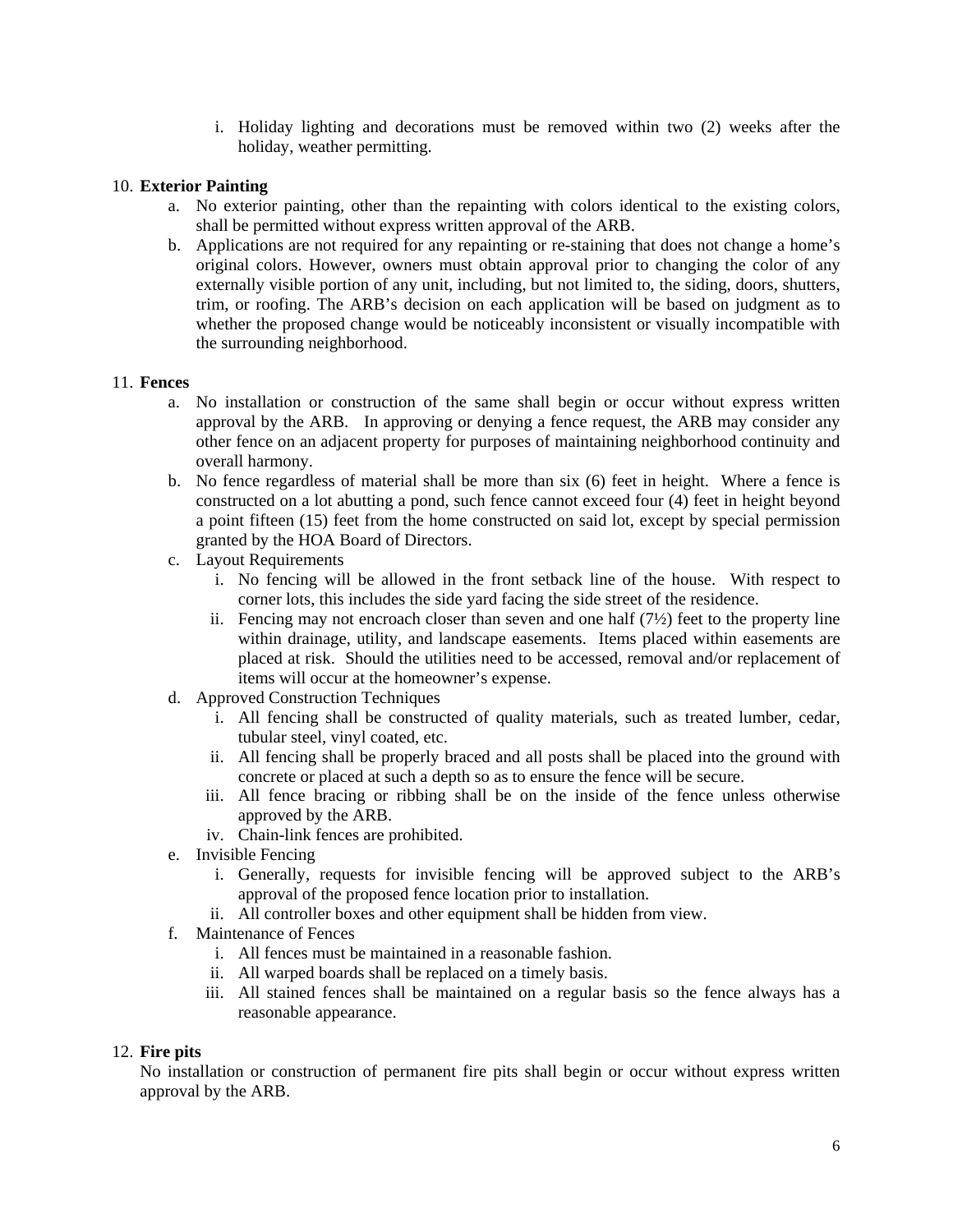#### 13. **Flag Poles**

- a. Flagpoles must be approved by the ARB for location, materials, and method of installation.
- b. Galvanized poles are not permitted.

#### 14. **Fountains**

No installation or construction of the same shall begin or occur without express written approval by the ARB.

#### 15. **Garage Additions**

- a. No installation or construction of the same shall begin or occur without express written approval by the ARB.
- b. Generally, requests for garage additions will be approved subject to the following guidelines:
	- i. The addition shall be constructed with quality materials.
	- ii. The roofline shall follow the natural roofline of the home, or be approved by the ARB.
	- iii. The roof, siding, and trim shall match the colors of the primary residence.
	- iv. All detailed construction plans must be approved prior to beginning construction.
	- v. Garage additions must be substantially similar to the outside of the primary residence.
	- vi. Garage additions must be attached to the primary residence.

#### 16. **Garbage and Refuse Disposal**

Homeowners should make every effort to pick up trash cans by sunset of trash collection day. For further detail, please refer to Article X, Section 11 of the Declaration of Covenants, Conditions and Restrictions.

#### 17. **Gardens**

- a. Vegetable gardens shall be limited to areas not exceeding six hundred (600) square feet and shall be limited to the rear yard.
- b. Any fence around a garden must comply with the fence standards stated herein and must be approved by the ARB (See Paragraph 11 Fences).
- c. Planting trellises and/or supports should not exceed six (6) feet in height and should be removed at the end of each growing season.
- d. Any garden shall be maintained in a conscientious manner including, but not limited to, regular weeding, as followed by any master gardening program.
- e. All plants and planting materials should be removed and the garden tilled to ground level at the conclusion of each growing season.
- f. No installation or construction of the any compost bin or other container shall begin or occur without express written approval by the ARB.

#### 18. **Gazebos**

- a. No installation or construction of the same shall begin or occur without express written approval by the ARB.
- b. A gazebo should be a continuation of or should complement the architectural style of the house both in design, color and materials. Design, color and materials that are not part of or do not complement the house should not be introduced.
- c. Color must be white or shades thereof, solid earth tones, stained or natural.
- d. Overall height is limited to eight (8) feet.
- e. Locations are limited to within the side or rear yard and located within the building setback lines unless otherwise approved by the ARB.
- f. For lake front lots, the structure cannot hinder the peripheral view of adjacent neighbors.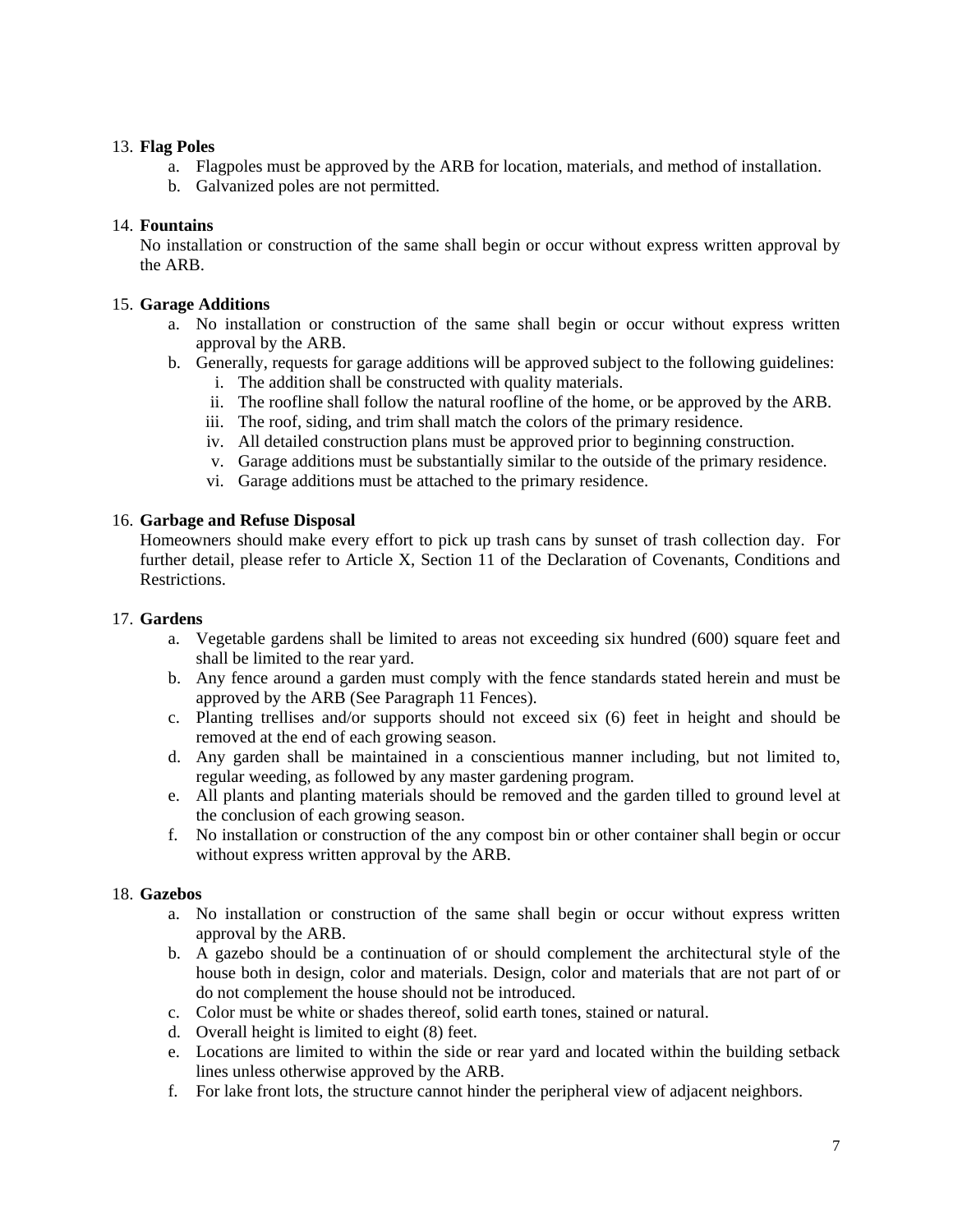#### 19. **Hot Tubs and Jacuzzis**

- a. No installation or construction of the same shall begin or occur without express written approval by the ARB.
- b. Hot tubs and Jacuzzis are permitted only in the rear yards of residences.
- c. Hot tubs and Jacuzzis must be screened from offsite views by either a fence or landscape screen each measuring six (6) feet in height from the patio, deck or base, upward.

#### 20. **Landscape Beds, Mounded**

- a. No installation or construction of the same shall begin or occur without express written approval by the ARB.
- b. The ARB reserves the right to deny any request if it impedes the flow of drainage.

#### 21. **Lighting, Outdoor**

- a. Lighting which is a part of the original structure may not be altered or added to without prior approval of the ARB.
- b. Proposed replacements or additions must be compatible in style and scale with the applicant's house, and applications must include their location, number, style, bulb color, and wattage. Recommended fixtures include low voltage ground-mounted styles that may be wholly or partially concealed by plantings.
- c. Lighting which illuminates either common areas or private property other than that on which it is installed, including reflected "backwash" behind houses, is prohibited.
- d. Proposed lighting shall not be approved if it will otherwise result in adverse visual impact to any other property, due to factors including but not limited to location, color, or wattage. As the effects of proposed lighting may be difficult to assess prior to installation, the ARB reserves the power to require correction, including but not limited to removal or modification of lighting found to cause adverse impact after installation.
- e. The homeowner shall be responsible to keep lights in good repair and shall not alter lights without ARB approval.
- f. The homeowner shall at all times keep dusk to dawn lighting in good repair with working light bulbs.
- g. Exterior security lighting shall not exceed two standard double floodlights. Light bulbs in such fixtures shall not exceed 150-watt incandescent bulbs or 90-watt halogen bulbs.
- h. The following lights are not approved for exterior security lighting:
	- i. High Intensity Discharge (HID) lighting
	- ii. Halogen bulbs in excess of 90 watts.
- i. Landscape lighting shall be low voltage type lighting with white or clear bulbs.
- j. All exterior lighting (i.e. landscape, security, etc.) must fall within the property limits of the lot. Lighting that is directed offsite shall be prohibited.

#### 22. **Mailboxes and Newspaper Tubes**

- a. No installation or construction of the same shall begin or occur without express written approval by the ARB.
- b. Mailboxes may be replaced only with units similar in size and style to those installed by the builder, and may not be altered by applying non-standard letters (such as names) or numbers, may not be painted, finished covered in any color or pattern other than that of original installations.
- c. The addition of newspaper tubes or other containers which are dissimilar from those currently used is prohibited.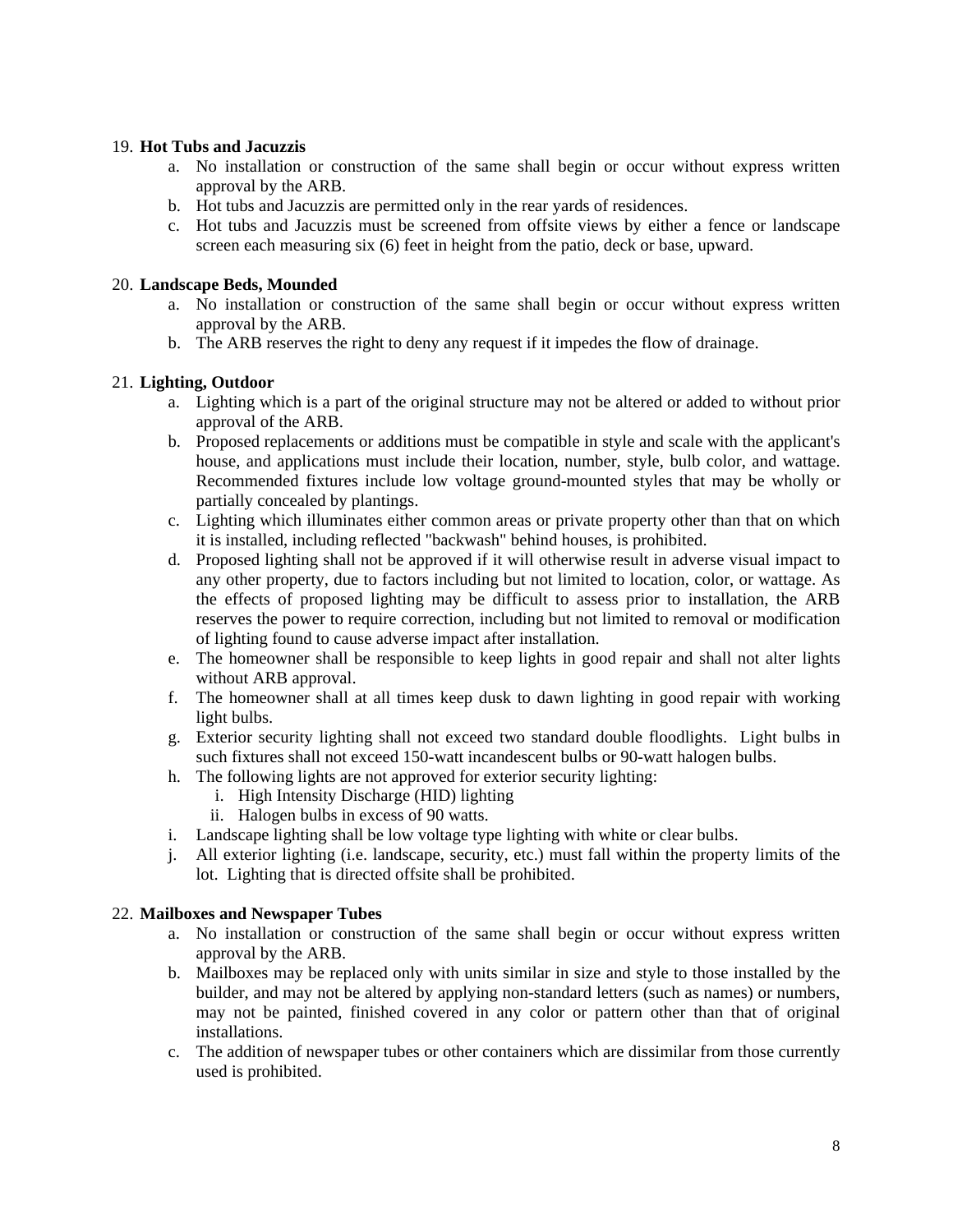#### 23. **Maintenance of Property**

- a. Property ownership includes the responsibility for continued maintenance of all structures and grounds, which are part of the owner's lot. This includes, but is not limited to, keeping buildings and structures in good condition and repair, removing all debris and unsightly material, and keeping all shrubs, trees, grass and other plantings neatly trimmed, properly cultivated, and free of weeds.
- b. Owners shall not allow trees, shrubs, or plantings of any kind to overhang or otherwise encroach upon any street, pedestrian way, other owner's property, or common area, from ground level to a height of twelve (12) feet, without prior ARB approval.
- c. Violations of these maintenance standards are violations of the Covenants and may result in action by the Homeowners Association to remedy the situation. Additionally, owners will not alter any common area or easements. Except for permitted encroachments into easements, such alterations include but are not limited to storing personal property, allowing debris to accumulate, establishing gardens, or otherwise adding, removing, or modifying trees or other plantings.

#### 24. **Other Elements Not Listed**

Any alteration or improvement made to a lot within the community is subject to ARB approval prior to its commencement. All questions should be directed in writing to the ARB.

#### 25. **Patios**

- a. No installation or construction of the same shall begin or occur without express written approval by the ARB.
- b. A patio must be constructed of concrete, bricks, pavers or stone.

#### 26. **Patio Cover**

- a. No installation or construction of the same shall begin or occur without express written approval by the ARB.
- b. A patio cover must be constructed of redwood, cedar, pressure treated lumber or a material approved by the ARB. Corrugated fiberglass sheeting is not an approved cover material.
- c. The patio cover finish must be a color similar to the main house, left to finish naturally, clear sealed or sealed/stained to give the appearance of new redwood or cedar.
- d. Height is limited to nine (9) feet.

#### 27. **Play Structures and Swing Sets**

- a. No installation or construction of the same shall begin or occur without express written approval by the ARB.
- b. The primary structure must be made of weather resistant wood of a color appropriate to the property and maintained for safety.
- c. Play structures and swing sets must not exceed eighteen (18) feet in length, seventeen (17) feet in width, and twelve (12) feet in height.
- d. Play structures and swing sets are permitted only in the rear yards of residences.

#### 28. **Ponds**

No installation or construction of the same shall begin or occur without express written approval by the ARB.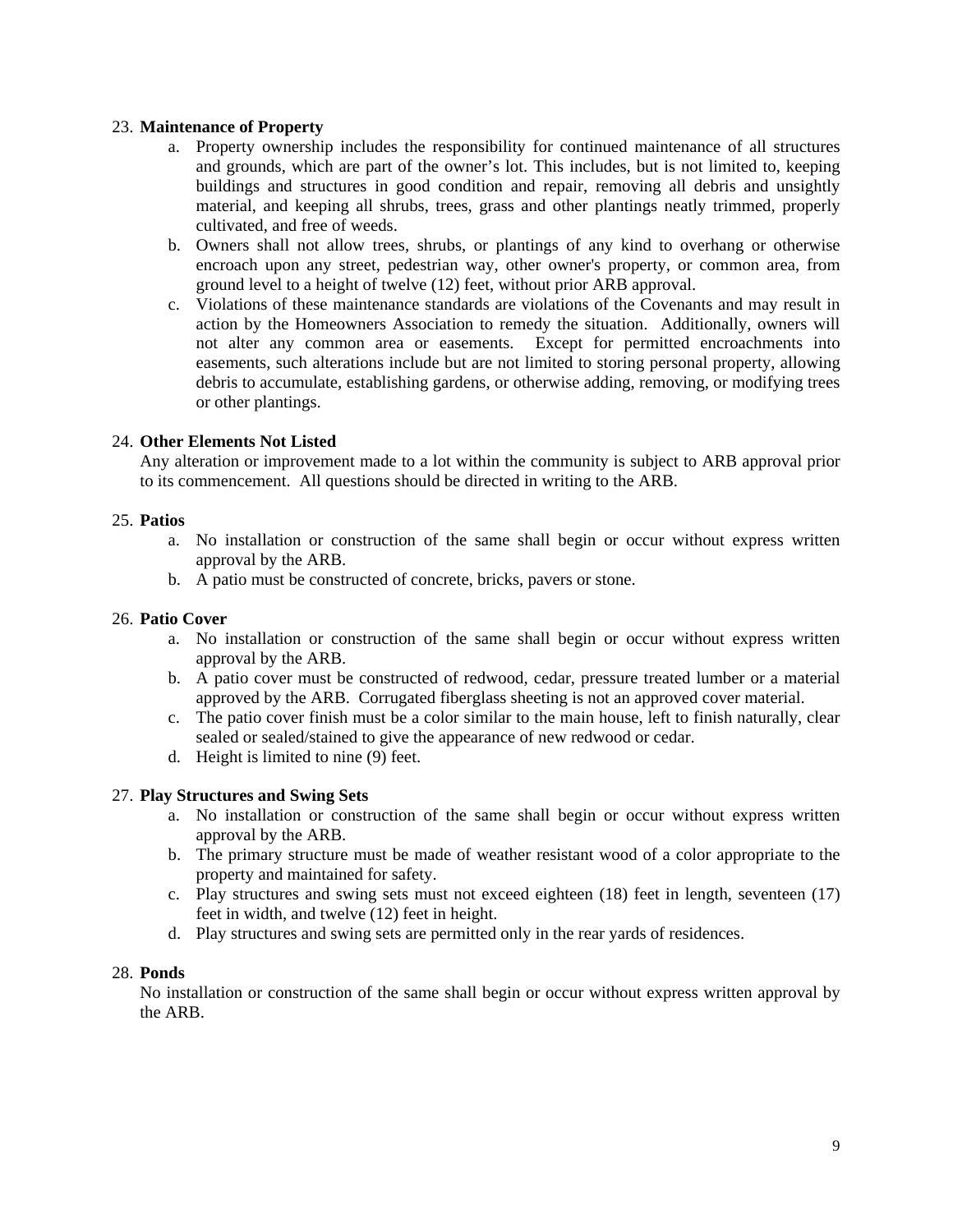#### 29. **Porches, Screened**

- a. No installation or construction of the same shall begin or occur without express written approval by the ARB. Approval by the ARB does not exempt the homeowner from obtaining any and all necessary permits.
- b. Generally, requests for screened porches will be approved subject to the following guidelines:
	- i. The screened porch shall be constructed with quality materials.
	- ii. The roofline shall follow the natural roofline of the home, or be approved by the ARB.
	- iii. The roof, siding, gutters, and trim shall match the colors of the primary residence.
	- iv. Screened porches must be substantially similar to the outside of the primary residence.
	- v. Screened porches are permitted only in the rear of the residence.
- c. Detailed plans must be submitted to the ARB.

#### 30. **Rainwater Collectors**

No installation or construction of the same shall begin or occur without express written approval by the ARB.

#### 31. **Room Additions**

- a. No installation or construction of the same shall begin or occur without express written approval by the ARB. Approval by the ARB does not exempt the homeowner from obtaining any and all necessary permits.
- b. Generally, requests for room additions will be approved subject to the following guidelines:
	- i. The addition shall be constructed with quality materials.
	- ii. The roofline shall follow the natural roofline of the home, or be approved by the ARB.
	- iii. The roof, siding, and trim shall match the colors of the primary residence.
	- iv. Room additions must be substantially similar to the outside of the primary residence.
- c. Detailed plans must be submitted to the ARB.

#### 32. **Satellite Dishes**

Any Satellite dish installation must meet FCC regulations and code. In general, the FCC provides that a satellite dish that is one (1) meter (or 39.37 inches) or less may be installed on an area that you own or where you have exclusive use.

#### 33. **Screens**

Screens intended for windows shall be integral with the window and complementary to the house.

#### 34. **Security Bars**

In general, the use of security bars or grates on windows and doors will be prohibited. Exceptions may be made where the security apparatus will not be visible from the street and from adjoining properties. Homeowners concerned about the security of their homes are advised to consider alternatives, including alarms and sophisticated lock systems.

#### 35. **Signage**

- a. All signage is subject to local and state regulations. All signage, except as follows, is subject to the approval of the ARB.
- b. No signage shall be located in such a place whereby it restricts or obstructs traffic visibility. No identification signage shall be allowed within the right-of-way of a dedicated public street, nor in any area not specifically approved by the ARB.
- c. Prohibited Signage. The ARB generally will not approve the following signage:
	- i. Signs advertising goods, services, or home occupations.
	- ii. No entranceway or common area signage is allowed with the exception of those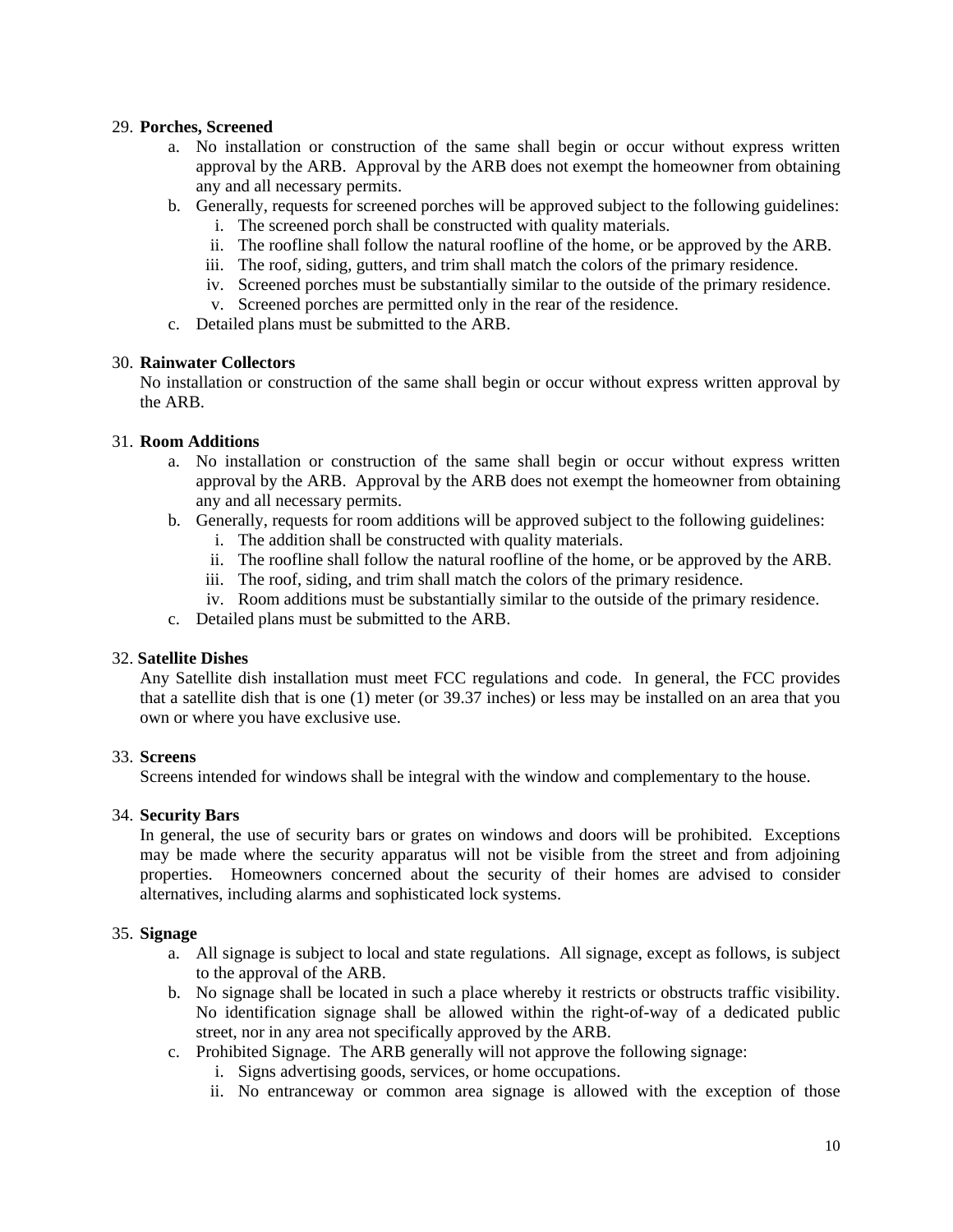approved by the ARB.

- d. Temporary Signage
	- i. One "For Sale" or "For Lease" sign may be displayed on a Lot that is being offered for sale or lease provided that it is in such form, style, and location as the ARB may require.
	- ii. The Developer shall be permitted to erect and maintain upon the property such signs as it deems appropriate to advertise the development during the construction and sale periods.
	- iii. Political signs may only be placed on homeowner's property and must be removed the day after the election.

#### 36. **Storm/Screen Doors**

- a. No installation or construction of the same shall begin or occur without express written approval by the ARB.
- b. The storm/screen door shall be without ornamentation or grillwork and finished in a color complementary to the house. Storm doors shall have transparent glass. Screen doors shall have a mesh screen (dark in color) with an even transparent look.

#### 37. **Swimming Pools**

- a. No aboveground swimming pools shall be permitted. No installation or construction of any pool shall begin or occur without express written approval by the ARB. Approval by the ARB does not exempt the homeowner from obtaining all necessary permits.
- b. No alteration of the existing grade of any lot may be done without prior approval of the ARB. Any proposed grade changes must be shown on proposed plans.
- c. Pool equipment must be screened from offsite view by solid and/or landscape screening.
- d. Pool Fencing
	- i. Any application for construction of an in-ground pool will not be considered unless the application is accompanied by an application for an acceptable fence design.
	- ii. Any fence around a garden must comply with the fence standards stated herein and must be approved by the ARB (See Paragraph 11 Fences).
- e. Generally, requests for pool houses with changing areas and storage sheds or mini-barns will be denied.

#### 38. **Trampolines**

 The installation of trampolines is prohibited, except by appeal and special permission granted by the HOA Board of Directors. In the event of such special permission being granted to a homeowner on an individual basis, certain prerequisites, including but not limited to seasonal limitations, maintenance agreements, anchoring and other safety requirements, shall be agreed to as a condition of the installation and continued use of any trampoline.

#### 39. **Trees**

- a. The installation of trees must be consistent with the appearance of the individual residence as well as the overall neighborhood. Trees which do not meet these criteria may be subject to review by the ARB.
- b. The trunks of trees may not be located any closer than  $7\frac{1}{2}$  feet to the property line within drainage, utility, and landscape easements. Items placed within easements are placed at risk. Should the utilities need to be accessed, removal of items will occur at the homeowner's expense.
- c. Care and maintenance of trees is the responsibility of each homeowner. Dead trees must be removed by the homeowner. *(amended 5/12/2010)*